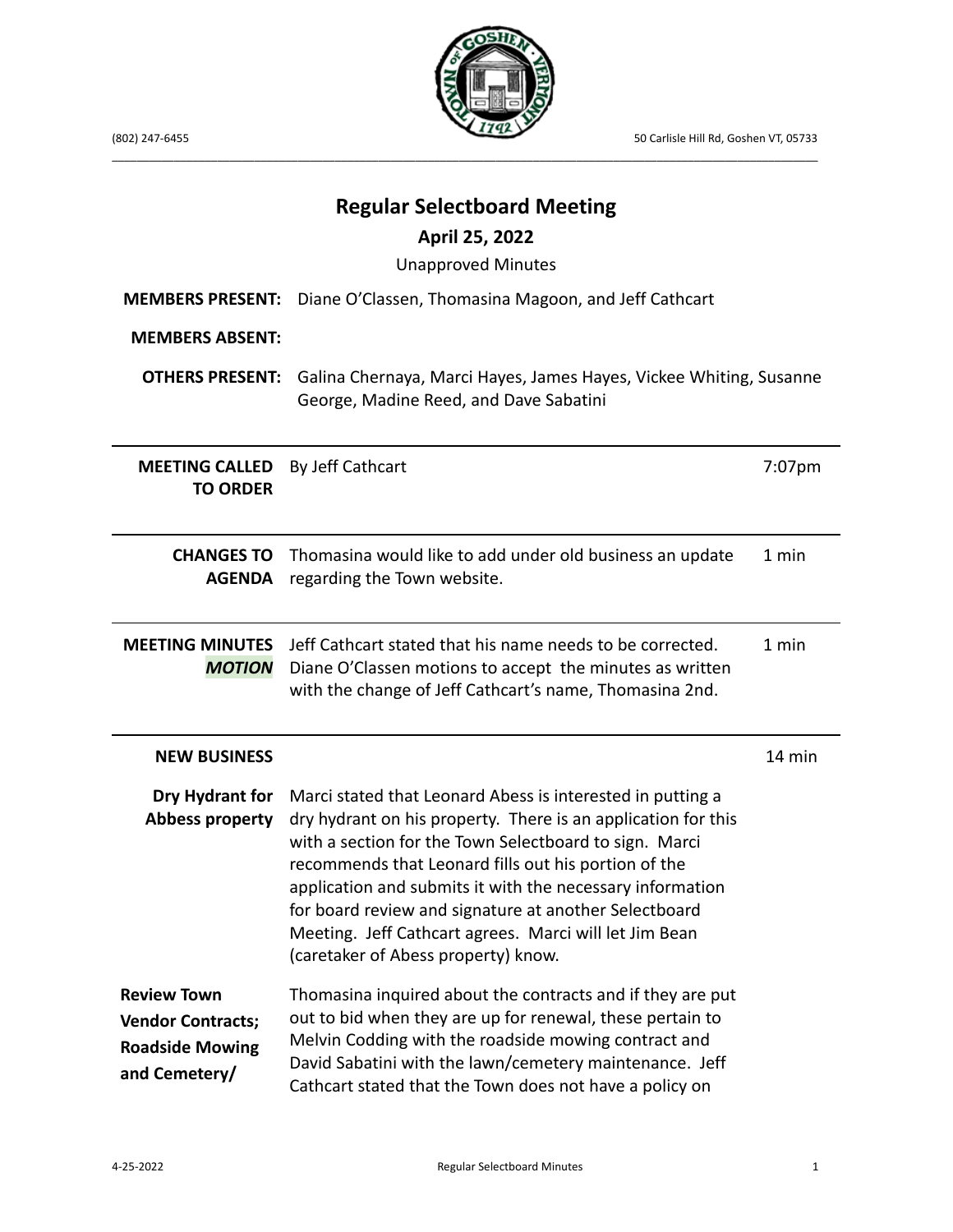**Townlawn maintenance**



\_\_\_\_\_\_\_\_\_\_\_\_\_\_\_\_\_\_\_\_\_\_\_\_\_\_\_\_\_\_\_\_\_\_\_\_\_\_\_\_\_\_\_\_\_\_\_\_\_\_\_\_\_\_\_\_\_\_\_\_\_\_\_\_\_\_\_\_\_\_\_\_\_\_\_\_\_\_\_\_\_\_\_\_\_\_\_\_\_\_\_\_\_\_\_\_\_\_\_\_\_\_\_\_\_\_\_\_\_\_\_\_\_\_

## bidding out contracts but often there is mandatory bidding process for work when grants are involved. Dave Sabatini stated that the cost of work has gone up and he has been doing the lawn/cemetery maintenance for the same cost for several years. Thomasina stated that for transparency it would be good to have a policy written regarding this and for contract work to go out to bid when it is up for renewal. Dave Sabatini stated that he was awarded the bid for the lawn contract job and since then has not been requested to bid again for 10 years. Jeff Cathcart stated this would be good especially if other people are interested, he agrees it would be good to put out all of the lawn and snow plowing (winter maintenance) out to bid. Dave Sabatini stated that he has left his price the same for 10 years and is happy with the current relationship, if the contract goes out to bid his pricing will go up. Galina inquired about the end date for Dave Sabatini's contract, being that it has been 10 years, she inquired if the contract had an end term? Jeff Cathcart acknowledged that there is much work to do with policies and contracts, these should be improved. Previously, if those with contracts did not raise their price then they were awarded the contract again. Diane O'Classen would like to do the roadside policy and the swimming policy, perhaps at the next meeting in May. Jeff Cathcart stated that the Policy and Contracts will be worked on for the next several meetings and to expect it on the agenda. Diane would like a half an hour set aside at the meetings reserved for the contract and policy work needed. Dave Sabatini inquired if he would need to get pricing up for bidding on the lawn work this year or will it be for the following year. Jeff Cathcart stated that due to working on policies and lawn work already having begun, this would likely go into effect and be put out for bid for next year.

## **OLD BUSINESS** 53 min

**South Hill approval of warning and set date of hearing.**

Marci stated she can have the ad for the South Hill Rd hearing for this coming paper. She would like to be sure that the board is good with the wording and to set a date. Jeff Cathcart stated the wording was good. Diane stated that the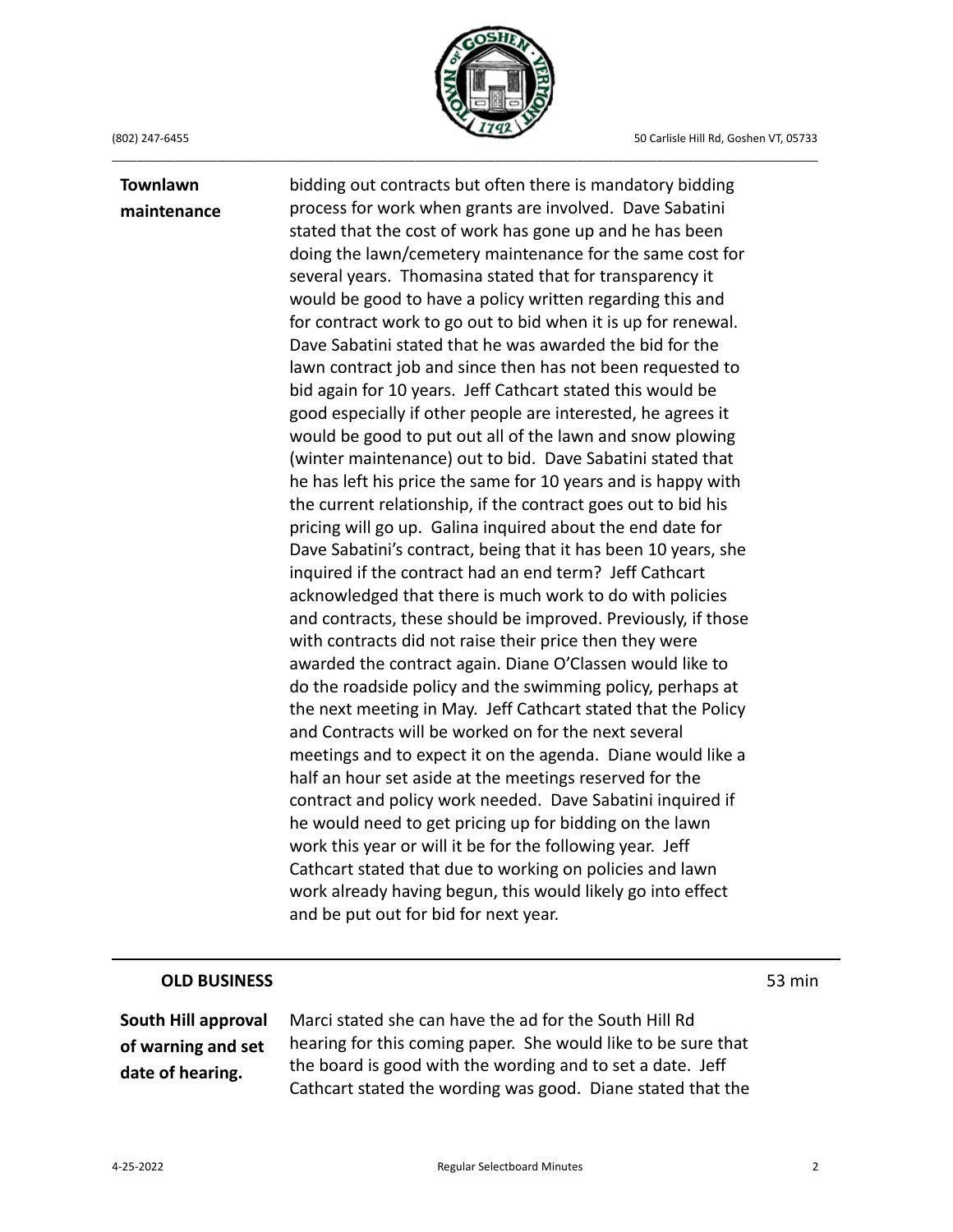(802) 247-6455 50 Carlisle Hill Rd, Goshen VT, 05733



\_\_\_\_\_\_\_\_\_\_\_\_\_\_\_\_\_\_\_\_\_\_\_\_\_\_\_\_\_\_\_\_\_\_\_\_\_\_\_\_\_\_\_\_\_\_\_\_\_\_\_\_\_\_\_\_\_\_\_\_\_\_\_\_\_\_\_\_\_\_\_\_\_\_\_\_\_\_\_\_\_\_\_\_\_\_\_\_\_\_\_\_\_\_\_\_\_\_\_\_\_\_\_\_\_\_\_\_\_\_\_\_\_\_

*MOTION FOR NOTICE OF PUBLIC HEARING*

**Town Hill paving project update**

next meeting after the mandatory 30 day notice should be warned for June 13 at 7 pm. Thomasina motions for the warning for public hearing for South Hill Road, set for the Selectboard meeting of June 13, 2022 at 7Pm at the Goshen Town Hall, Diane O'Classen 2nd. This will go into the papers.

Jeff Cathcart stated that District 3 from Rutland came and looked at the project of paving Town Hill. Brian Sanderson (from District 3) stated that the bid that Markowski put in is an accurate and reasonable price for the job. District 3 gave two quotes, the first is to turn the road back to gravel, this would be approximately \$440,000.00. Option 2 is for base work and paving, this was estimated at around \$583,000.00 Brian stated that this would be a difficult job to be done in sections over time, with managing the construction, it would likely end up costing more than doing it all at once. Jeff Cathcart stated for now the bad areas will be patched. Jim Hayes feels that hot mix should be used instead of cold patch in certain really bad areas. Jim stated that he talked with the roadcrew in Leicester and they use a heater to keep the hot mix from cooling too fast. The State has a heater that they may have available to rent out as well. Jeff Cathcart would like Jim and Marci to gather more information regarding the hot mix heater.

Thomasina inquired about surpak again as she was wondering why the Town spends more money on bags of cold patch instead of buying this in bulk, she inquired what other town's do. Jeff Cathcart clarified again that the surepak does not have the binding agents necessary to fill the potholes where it adheres into the hole. Jeff Cathcart stated that if done right the cold patch will last for some time in the hole. Marci stated that there is a hole she filled at the end of the bridge across the Town Hall 3 years ago and it is still holding. Jim stated that surepak can and was used at the town garage because it is a level area, thus a good area for it, surepak packs hard. Marci stated that the surepak on a hill is not good as it will wash in the rain and it also creates a loose gravel effect while traveling which can be dangerous. Marci also stated that Brandon uses hotmix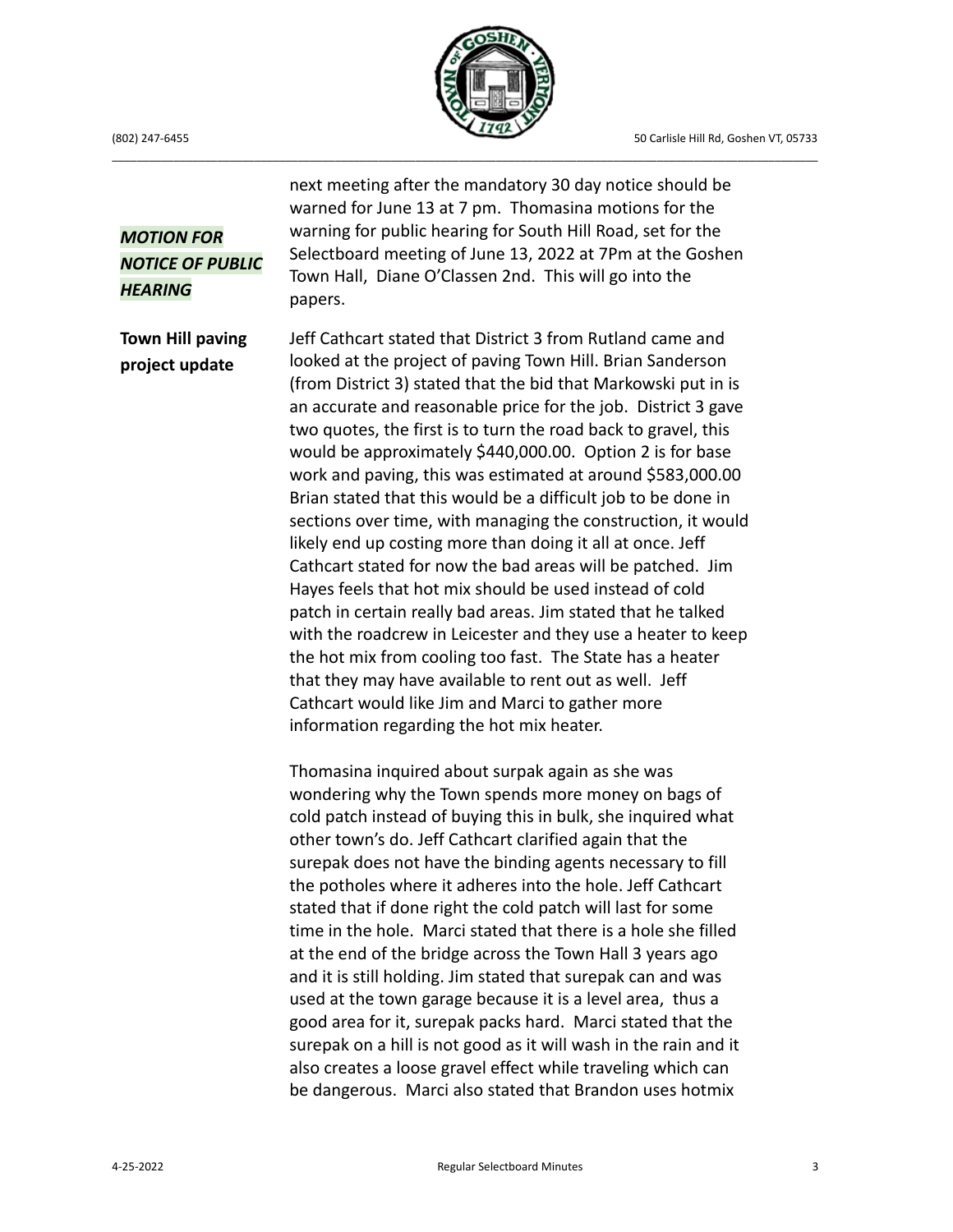

to patch their holes. Thomasina inquired about the swails in the pavement in which water runs down. Marci stated that using a leveling coat for the swails would be effective as well as ditching to help with run off. Thomasina inquired about moving forward with grants. Jeff Cathcart stated that District 3 is aware of Goshen's needs for grants. Thomasina inquired if there is something she can help with. Jeff stated that the feelers are out already and it is a matter of waiting and applying. Galina stated that Jeff Cathcart did a lot of work, she inquired about how to get the work done without the support of the grants. She inquired about what the quotes are for if they are not anything the Town can afford. Thomasina stated one quote was at her request, as she inquired about what it would cost to take Town Hill back to gravel. Marci stated that perhaps a skim coat quote could be obtained, as both Carlisle Hill and Town Hill were skim coat jobs, people are pleased with this job and it would be less expensive and would be a good fix until a grant can be obtained. Madine stated that the Town paved Town Hill because of the mud problem in that area. Jim stated that Carlisle Hill, Capen Hill, and Town Hill were not travelable and needed to be closed during mud season thus those areas were paved. Jim stated that with ditching and a good base though, the road could be turned back to gravel and not be muddy, the road prior to paving did not have a good base. Thomasina inquired about how much is in the paving fund, Vickee stated \$40,000. Marci inquired if that money is still slated for the bottom portion of Carlisle hill. Jeff Cathcart said that yes, that was the intention. For now, Marci and Jim will look into a heater, hotmix will be used in bad areas, and bags of cold patch for other areas. The Town will be looking for grants to do the bigger paving project.

## **ARPA funding and projects** Diane O'Classen inquired about the funding for ARPA, Marci stated that there is \$24,000.00 that the Town has received. Diane inquired if there would be any more money coming in. Vickee stated no. Jim stated that the windows and door for the Town Hall will be around \$4,000 just for material. He got a quote from Brandon Lumber on replacing the windows to match the current original windows. Thomasina inquired about the dividers in the windows, if they will be on the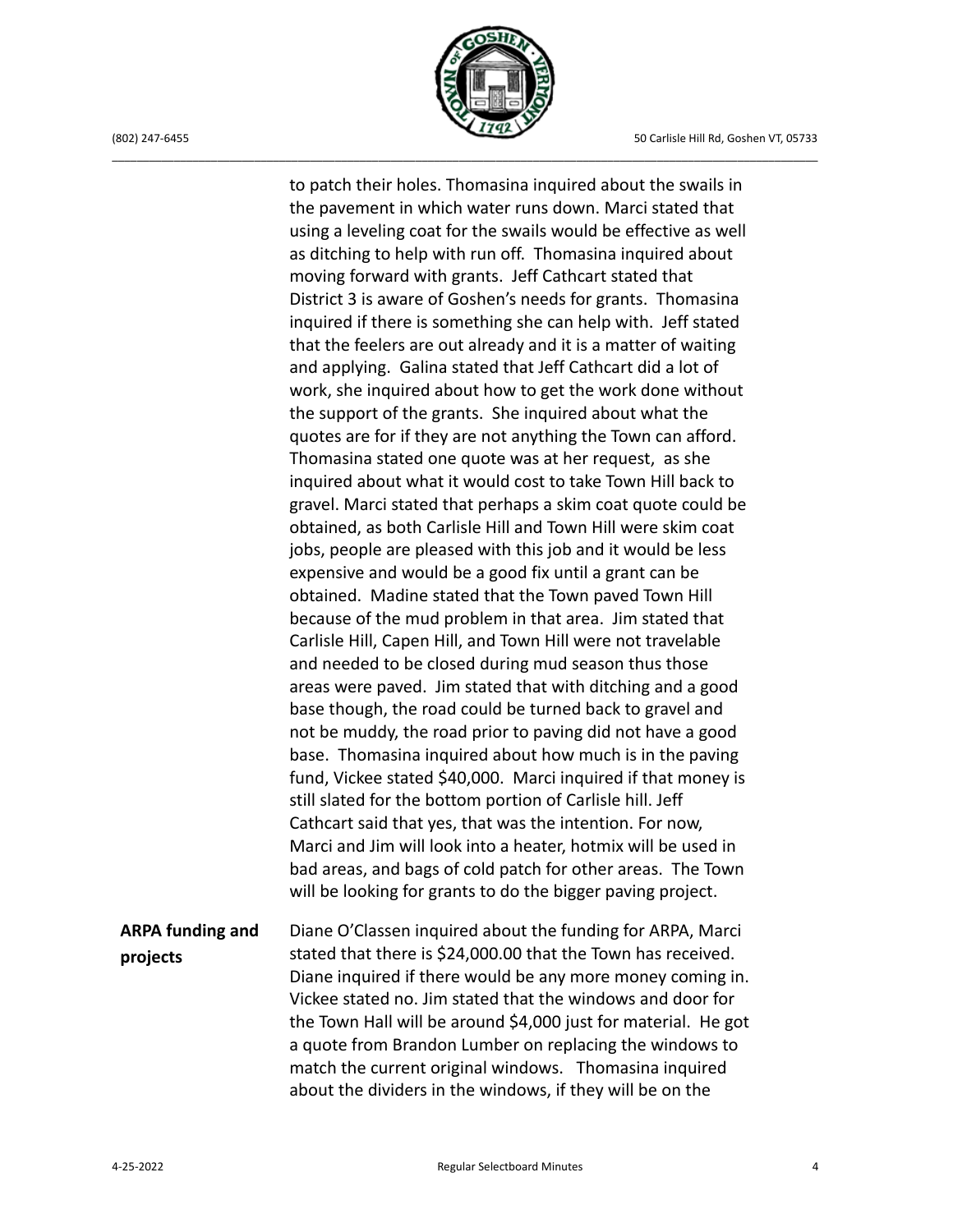

outside of the glass or will they be sandwiched inside the glass. Jim stated that either can be obtained, they can be inside, outside, and made of any material chosen. Marci stated they will be on the outside to match what is there and keep it historically accurate. Thomasina stated that she would like to have the original windows saved and used inside the building for something creative, perhaps picture frames. Galina inquired about a tax rebate for the windows as the Town Hall will be made more energy efficient, Marci will call Efficiency Vermont tomorrow to inquire about this. Marci also stated that the land records would be using a portion of the money, which was decided early on as Covid impacted access to the vault the most. Marci stated that the land records must remain accessible to the public, having them digitized makes it so that in an event like the one we had people could still access the land records. Without access to land records, property transfers can not happen. Thomasina inquired if the digitizing of land records would make the records available remotely. Marci stated that no, currently it still will only be digitized to NEMRC and remain as an internal record accessible on the public computer at the Town Office. Galina inquired about having other things taken into consideration for utilizing the funding as they have opened it up to being able to be used for more than what was originally stated.

Vickee brought up the issue with the vault, Vickee inquired about a new vault for the Town Treasurer. Vickee stated that the Town must provide the new Treasurer with a vault, as access is being denied to her with the current vault. Vickee stated that they took measurements and in order to store approximately one thousand blank checks, necessary files, and during tax time around \$30,000 worth of checks needing to be secured until they are brought to the bank, they figured that the inside dimensions need to be at least 60" high and 36" wide. Thomasina inquires why there is a trust issue with having the Treasurer have access as the Treasurer is bonded. Thomasina states that the Town Clerk has the ability to decide who is the assistant and she inquired why the new Treasurer is not made a Town Clerk Assistant. Galina inquired about the vault being the Town's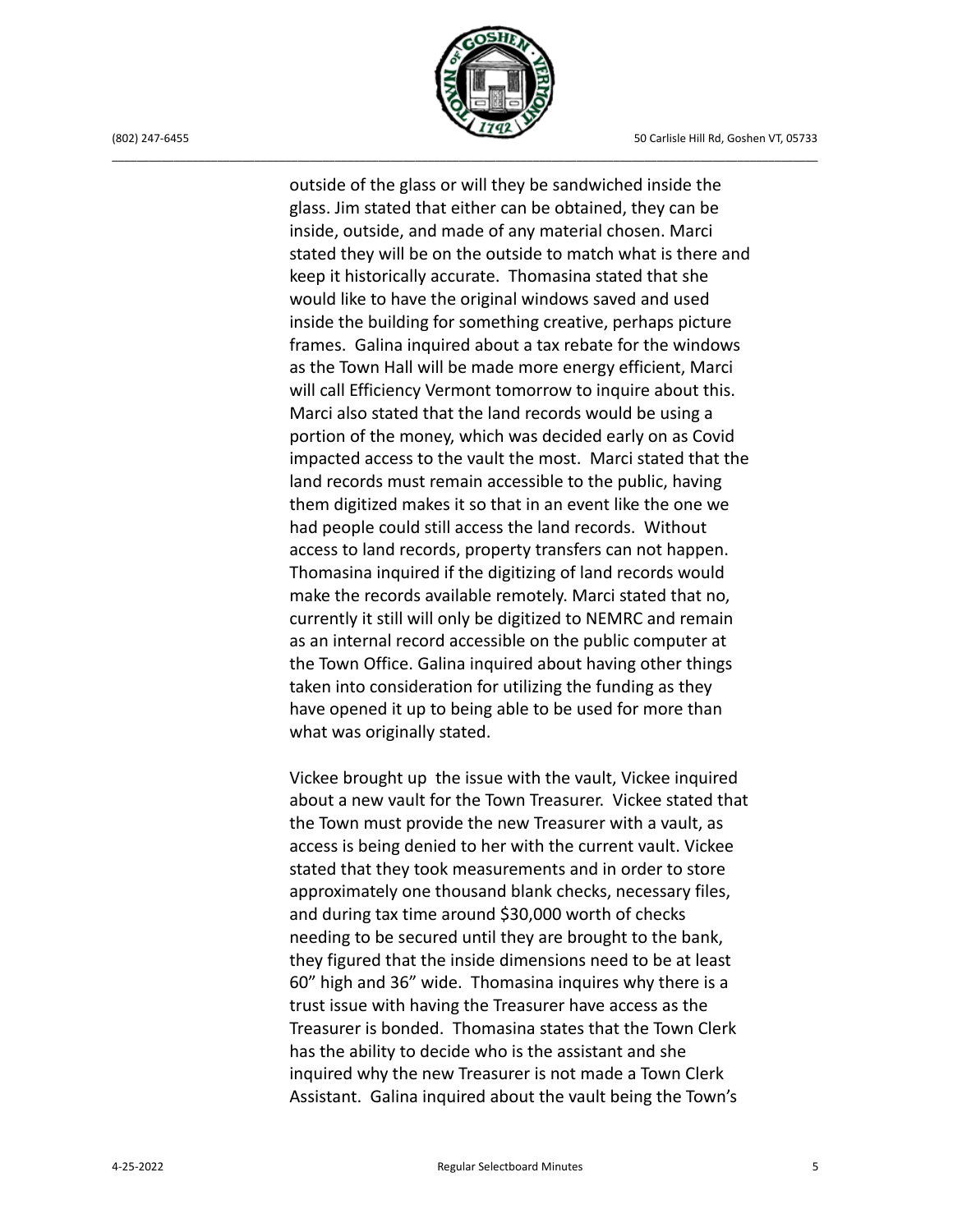

vault, and why access is not able to be given, being that the vault is for the Town. Marci stated that the vault is not the Town's, it is completely the jurisdiction and is the sole care and responsibility of the Town Clerk's, she stated again that the vault is not the Town's but the Clerk's. This is VSA, a very specific law that states the vault is the Town Clerk's. Madine Reed stated that this is so and always has been she stated that it is not a matter of trust but of responsibility, the Town Clerk is responsible for everything in the vault, thus access is not given to those other than the Town Clerk and their assistant. Vickee stated that the selectboard needs to provide the Treasurer with a vault by September, as that is when she will be done and will no longer access the vault (Vickee has access being one of the Assistant Town Clerk's). Vickee also stated this will be an expense that was not budgeted. Thomasina was concerned with this as it is causing an unnecessary expense. She also feels that access could be given to the new Treasurer. Thomasina inquired about how this worked before Vickee. Marci stated that prior to Vickee the Treasurer worked from Home. Vickee stated that when she was considering becoming the Town Treasurer she stated that she would only do so if she had office space in the Town Clerk's Office, she did not want to work from home as she did not want money at her house for security reasons. Vickee was the first Treasurer to work in the Office and she was made Assistant Town Clerk so that she had access to the vault. Marci stated that Rosie was also made Assistant Treasurer in case in Vickee's absence she could sign the checks. Jim stated that he has the old safe, which he stored dynamite in that he would donate back to the Town if they would like. Diane O'Classen also mentioned that she has a metal safe that Kevin used to store fireworks in. Jeff Cathcart thanked Jim for the offer and they will consider it but he would also like to look into safes as well. Marci stated that another option is for Susanne to work on a day that the Town Clerk works, that way the vault will be open and she would have access. Vickee objected to this as she is concerned of money and papers that the public should not be near. Marci stated that the back room where the Listers and Auditors use would be a great place to work, if the Treasurer needs a quiet place away from the public.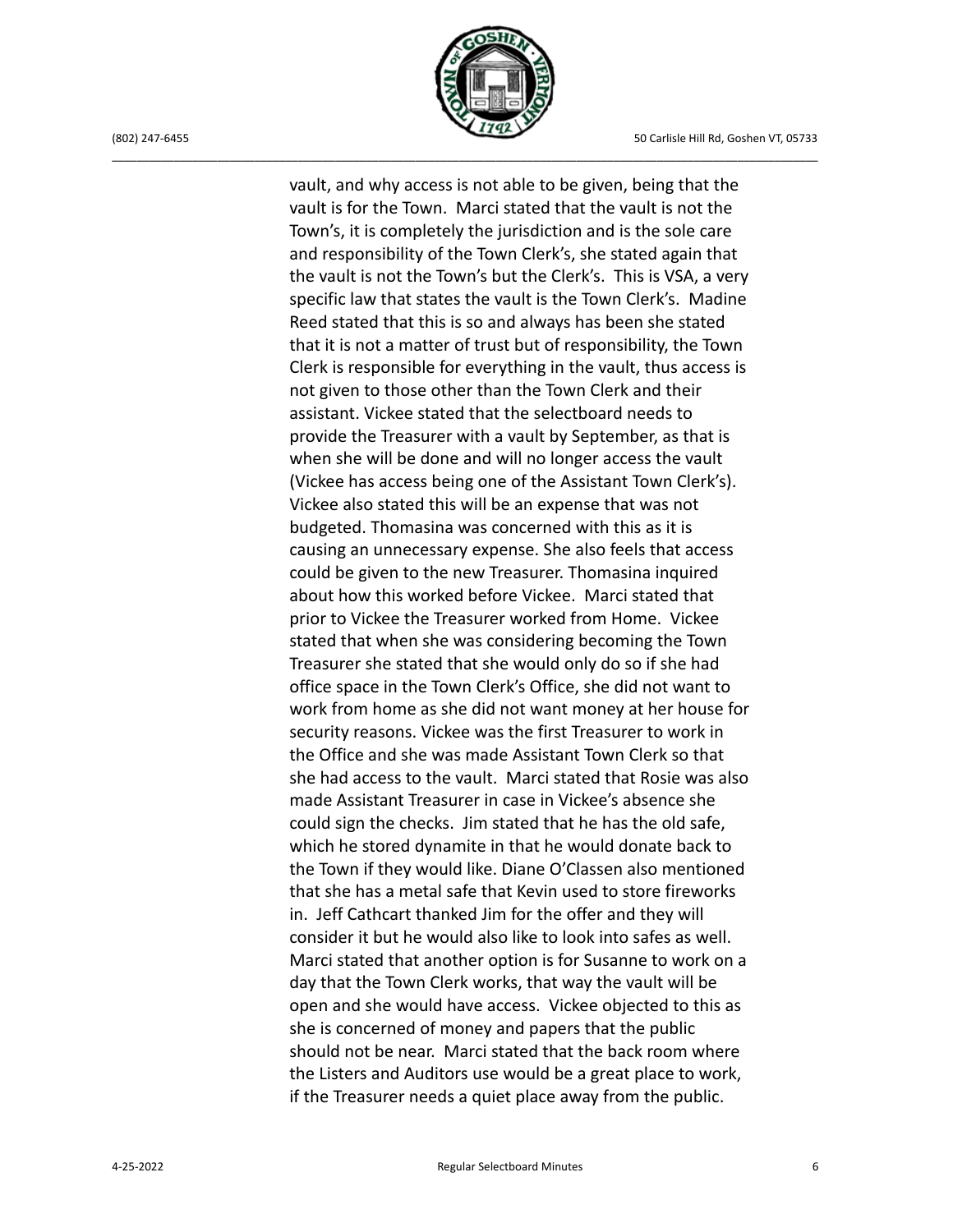

Marci also feels that working with other people in Town for a new Treasurer would be good with developing relationships. Susanne stated that she would be open to this. Jeff Cathcart called for an end to the discussion with the Town Clerk's decision regarding the vault. The vault is under the care of the Town Clerk, this is State law, the Town Clerk is an elected official, the board can not tell her how to do her job or who she gives access to.

**Update on the** Thomasina reported that the framework on the website **Town Website** looks good. Marci and herself are working on it and it is looking very nice. Thomasina points out that other town's have a community page, she feels that Goshen should follow suit and support the local businesses in Town. Thomasina briefly mentioned that an external server is still of interest, though she is unsure if there will be money left from ARPA funding, an estimate of cost will still be obtained.

## **ROADS** 8 min

**Grader tires** Jim Hayes said that Pete's Tires came to put new tires on **update** the grader. He had a hard time getting the fourth tire off the grader. Three tires have been changed, one was found to still be good and was kept. The grader is ready to be used. Jim reported that the Town has six pallets of chloride. Jim would like to wait and not order any due to current prices, if it rains after he grades, chloride is not needed. He likes to use chloride at the end of the year because it helps bind up the roads for the winter. Jim will call up Mel, about roadside mowing, he inquired if this would go out to bid. Jim reported that Mel had said if this goes out to bid he would not be bidding, Mel has stopped doing roadside brush cutting, but agreed to do it for Goshen. His son does much of the work. Marci stated that if the lawn contract is not going out to bid, then Mel's should remain as well for continuity. Jeff Cathcart stated yes, to contact Mel and see if he is still interested in the roadside mowing. Galina inquired about the dust in front of her house from the roads, she stated that it is becoming very dusty at her house. Jim stated they have the chloride truck that has